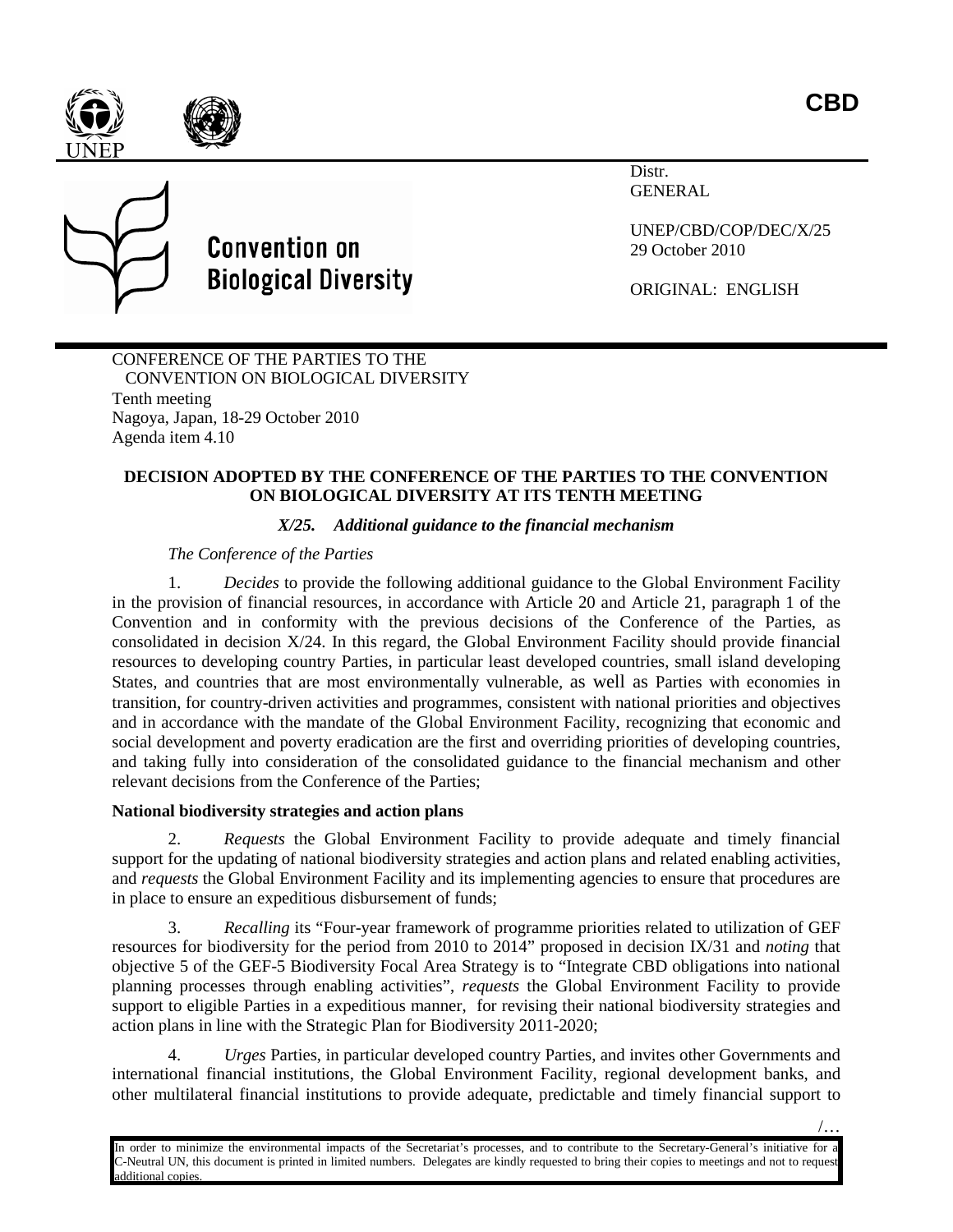UNEP/CBD/COP/DEC/X/25 Page 2

eligible country Parties to enable the full implementation of the Strategic Plan for Biodiversity 2011-2020, and reiterate that the extent to which developing country Parties will effectively implement their commitments under this Convention will depend on the effective implementation by developed country Parties of their commitments under this Convention related to financial resources and transfer of technology;

# **Biodiversity integration**

5. In accordance with Article 20 of the Convention, *invites* developed country Parties, other Governments and donors, and the financial mechanism to provide financial and technical support to eligible countries to further develop approaches on the integration of biodiversity into poverty eradication and development processes;

### **Country-specific resource mobilization strategies**

6. *Requests* the Global Environment Facility to provide timely and adequate financial support to updating national biodiversity strategies and action plans, which may include the development of country-specific resource mobilization strategies;

#### **Global Taxonomy Initiative (GTI)**

7. *Further recognizing* that taxonomic capacity is crucial for the implementation of all relevant articles and work programmes of the Convention and that the taxonomic capacity to inventory and monitor biodiversity, including the use of new technologies, such as DNA barcoding and other relevant information technology is not adequate in many parts of the world, *requests* the Global Environment Facility (GEF) and *invites* Parties, other Governments, and other international and funding organizations to continue to provide funding for GTI proposals;

### **Indicators and monitoring**

8. *Requests* the Global Environment Facility to provide support to respond to the capacity needs of eligible Parties in developing national targets and monitoring frameworks in the context of updating their national biodiversity strategies and action plans;

# **Global Strategy for Plant Conservation**

9*. Invites* Parties, other Governments, and funding organizations to provide adequate, timely and sustainable support to the implementation of the Global Strategy for Plant Conservation, especially by eligible countries; and *invites* the financial mechanism to consider strengthening the Global Strategy for Plant Conservation in its country-driven activities;

#### **Protected areas**

10. *Recalling* paragraph 1 of its decision IX/18 B, *further urges* Parties, in particular developed country Parties, and *invites* other Governments and international financial institutions including the Global Environment Facility, the regional development banks, and other multilateral financial institutions to provide the adequate, predictable and timely financial support, to eligible countries to enable the full implementation of the programme of work on protected areas;

11. *Urges* the Global Environment Facility and its Implementing Agencies to streamline their delivery for expeditious and proportionate disbursement and to align the projects to national action plans for the programme of work on protected areas for appropriate, focused, sufficient and harmonious interventions of projects;

# **Article 8(j) and related provisions**

12. *Invites* the Global Environment Facility, international funding institutions and development agencies and relevant non-governmental organizations, where requested, and in accordance with their mandates and responsibilities, to consider providing assistance to indigenous and local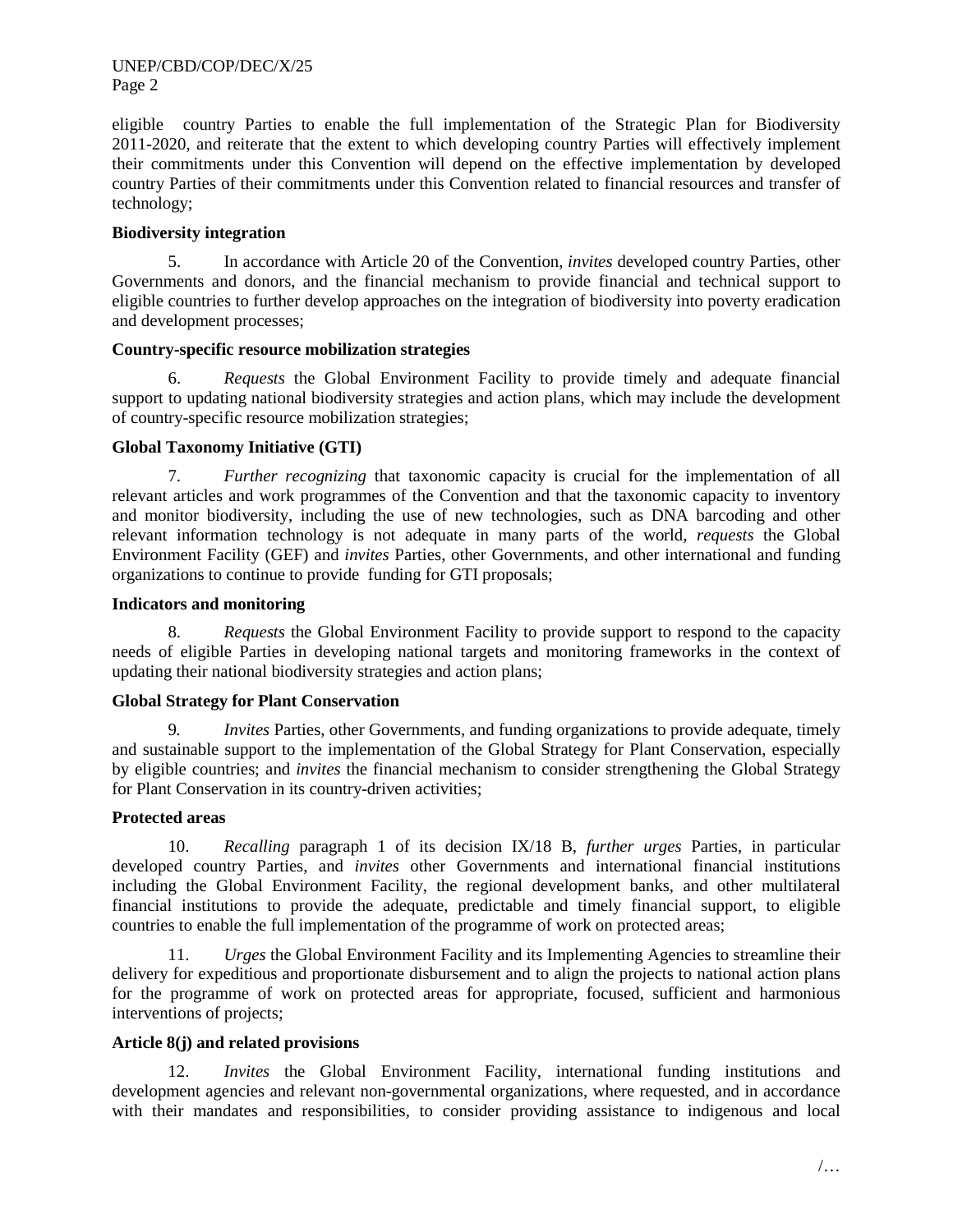communities, particularly women, to raise their awareness and to build capacity and understanding of the elements of the code of ethical conduct;

#### **Access and benefit-sharing**

13. *Invite*s the Global Environment Facility to provide financial support to Parties to assist with the early ratification of the Nagoya Protocol on Access to Genetic Resources and the Fair and Equitable Sharing of Benefits Arising from their Utilization to the Convention on Biological Diversity and its implementation;

# **Technology transfer and cooperation**

14. *Recalling* the importance, as underlined in the preamble to decision VIII/12, of developing specific approaches to technology transfer and technological and scientific cooperation to address the prioritized needs of countries based on the priorities in national biodiversity strategies and action plans and to link technology needs assessments to those priorities, while avoiding non-specific, global approaches to this issue, *invites* funding institutions, including the Global Environment Facility, to provide financial support to the preparation of such technology needs assessments;

#### **Clearing-house mechanism**

15. *Requests* that the Executive Secretary and the Global Environment Facility cooperate to facilitate access to funding for the clearing-house mechanism as a key component to support the implementation of the Strategic Plan for Biodiversity 2011-2020, as well as the implementation of national biodiversity strategies and action plans;

# **South-South cooperation on biodiversity**

16. *Invites* the Global Environment Facility (GEF) to consider establishing a South-South biodiversity cooperation trust fund for the implementation of the Strategic Plan for Biodiversity 2011-2020 based on voluntary contributions;

#### **National reporting**

17*. Requests* the Global Environment Facility to provide adequate and timely financial support for the preparation of the fifth and future national reports, and further *requests* the Global Environment Facility and its implementing agencies to ensure that procedures are in place to ensure an early and expeditious disbursement of funds;

#### **Marine and coastal biodiversity**

18. *Invites* the Global Environment Facility and other donors and funding agencies, as appropriate, to consider extending support for capacity-building to eligible countries, in order to implement decision X/29, and in particular, with respect to the invitation in paragraph 38 of decision X/29;

19. *Invites* the Global Environment Facility and other donors and funding agencies as appropriate to extend support for capacity-building to eligible countries, in order to identify ecologically or biologically significant and/or vulnerable marine areas in need of protection, as called for in paragraph 18 of decision IX/20 and develop appropriate protection measures in these areas, within the context of paragraphs 36 and 37 of decision X/29;

# **Cartagena Protocol on Biosafety**

20. *Urge*s the Global Environment Facility to:

(a) Continue to implement all previous guidance to the financial mechanism with respect to biosafety;